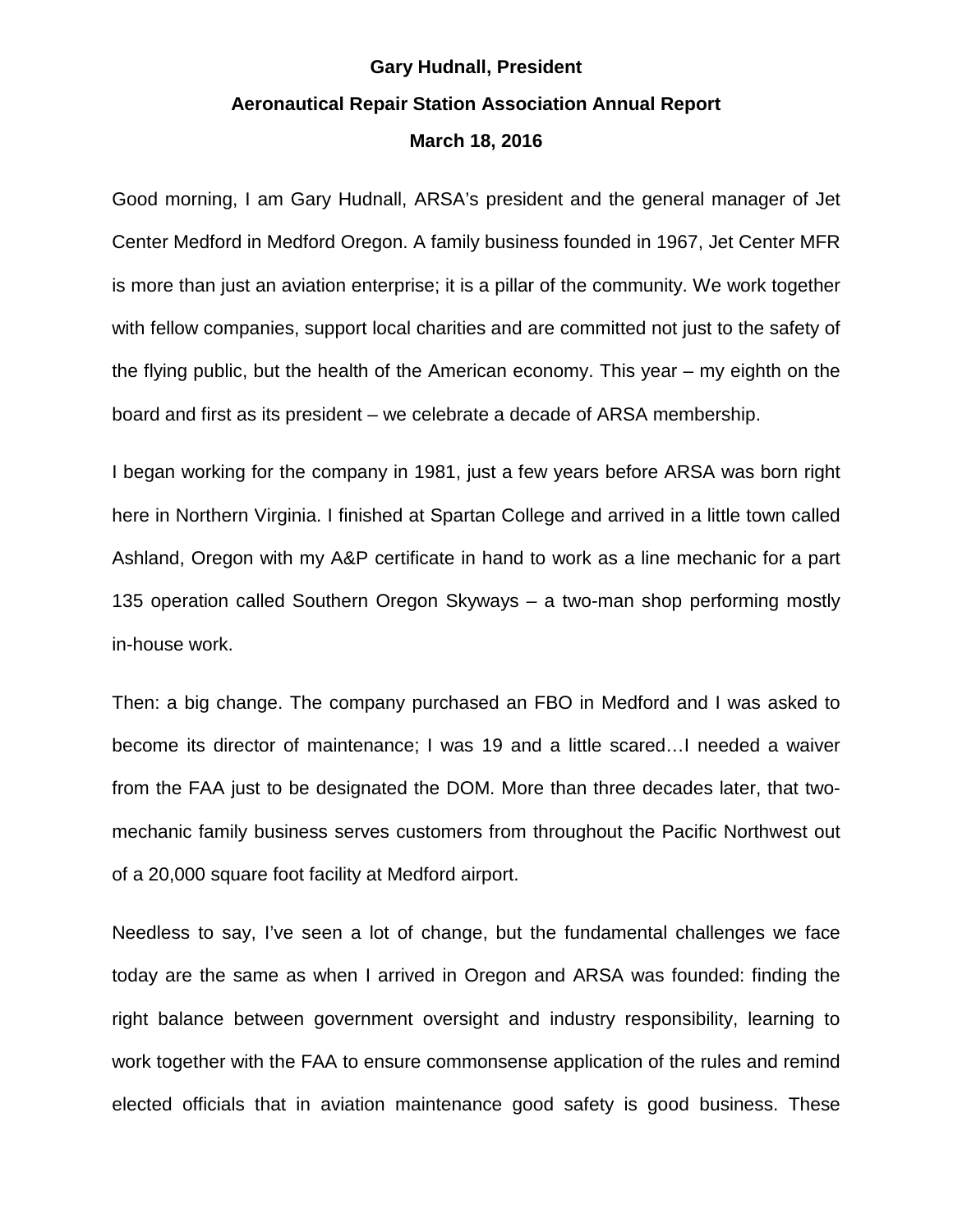Gary Hudnall. President Aeronautical Repair Station Association Membership Report March 18, 2016 Page 2 of 8

challenges are the focus of this association every day, and with that focus I'd like to officially call the 2016 annual membership meeting to order.

The first item of business is to introduce the board of directors. I ask each present to stand when I call your name and remain standing through the explanation of all the industry segments represented by your service.

First, ARSA's Vice President and [Coopesa's](http://coopesa.com/Home/) Quality & Safety Director Warner Calvo represents the association's international members.

I'd also like to congratulate Basil Barimo, executive vice president of repair divisions at [NORDAM,](http://www.nordam.com/) on assuming the role of ARSA treasurer. Basil will add this new role to his responsibility to ensure that corporate, business and airline maintenance issues are addressed.

In addition to our officers – Warner, Basil and  $I$  – the association is represented by an experienced team of board members.

Of course, our last two presidents Jim Perdue of [SONICO](http://www.sonicoinc.com/) and Gary Jordan of [Jordan](http://www.jordanpropellerserviceinc.com/)  [Propeller Service](http://www.jordanpropellerserviceinc.com/) are both still proactive members of the board; Jim represents component maintenance, while Gary and I speak for general aviation.

Ian Cheyne of [BBA's Dallas Airmotive](http://www.dallasairmotive.com/) represents engine maintenance providers.

Gary Fortner of [Fortner Engineering](http://www.fortnereng.com/) and I represent component maintenance, which makes up the vast majority of ARSA membership.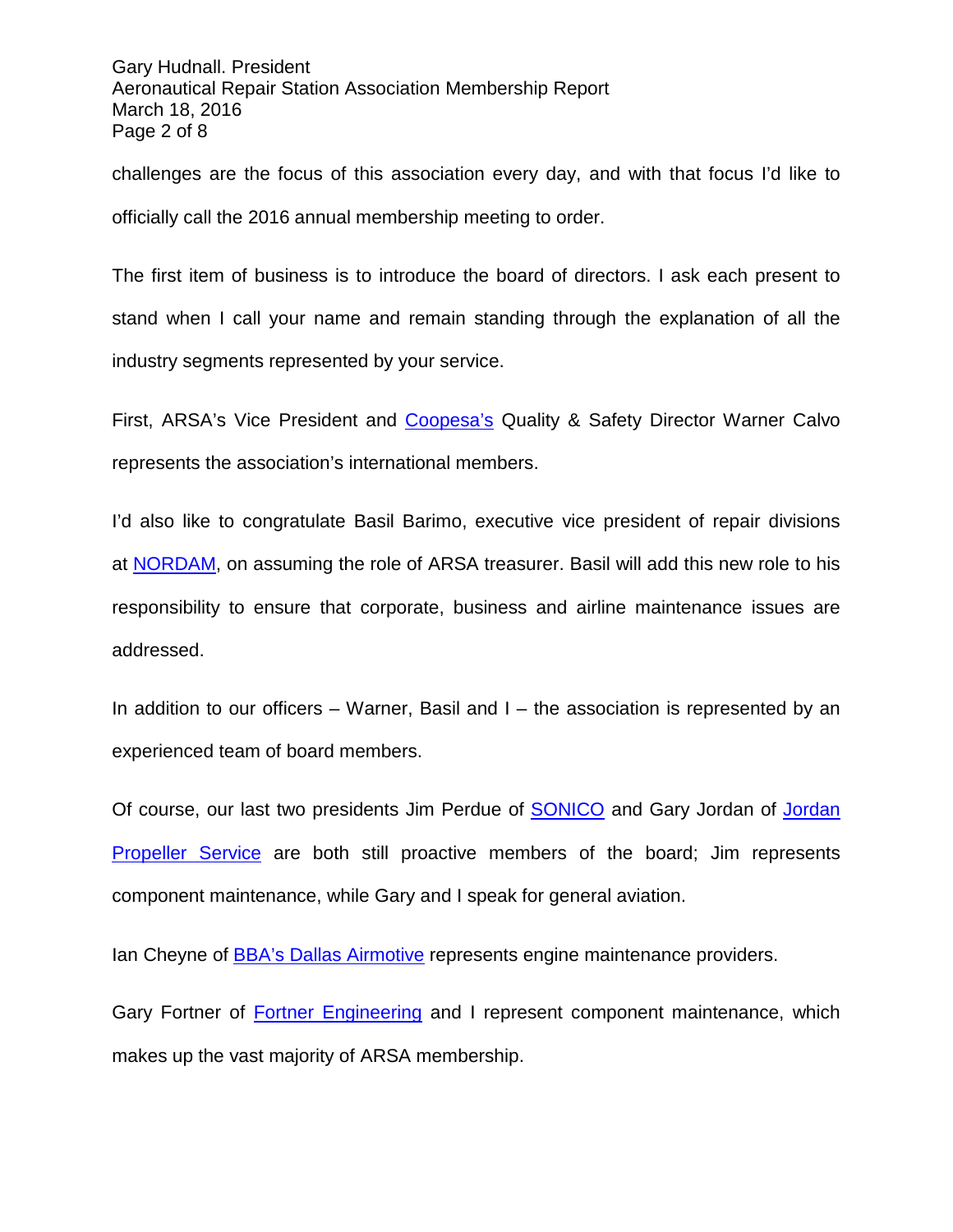Gary Hudnall. President Aeronautical Repair Station Association Membership Report March 18, 2016 Page 3 of 8

Chris Erickson from [Erickson Aviation](http://ericksonaviation.com/) represents the rotorcraft industry.

Dave Latimer, from [HAECO Americas,](http://www.haeco.com/HAECOGroup/Group-Companies/TIMCO.aspx) represents companies that work on large aircraft.

This group represents the industry's interests and ensures that ARSA's strategy supports our collective needs. It is rewarding work, which can be difficult, and I'm thankful to be performing it with such dedicated board members. Thank you all for donating your valuable time to the association. You may be seated.

In reviewing this past year and considering the state of the association, it's impressive just how much ARSA manages for us. As with every year, though, there is always a single regulatory issue that defines the importance of the association and its work. This year's defining issue can be expressed in three syllables: MAG…change…five.

As we discussed yesterday, ARSA played a pivotal leading role in "smoothing" implementation of change five to the Maintenance Annex Guidance between the United States and European Union. The change, as it was originally introduced in September 2014, included a major complication regarding the required issuance of Form 8130-3 by production approval holders.

Of course, at the time PAHs in the United States did not have the authority to issue an 8130-3s; they were painted into a regulatory corner and repair stations relying on export business were staring at a complete halt in operations. While the FAA provided a potential remedy in a final rule published last October, PAHs wouldn't be able to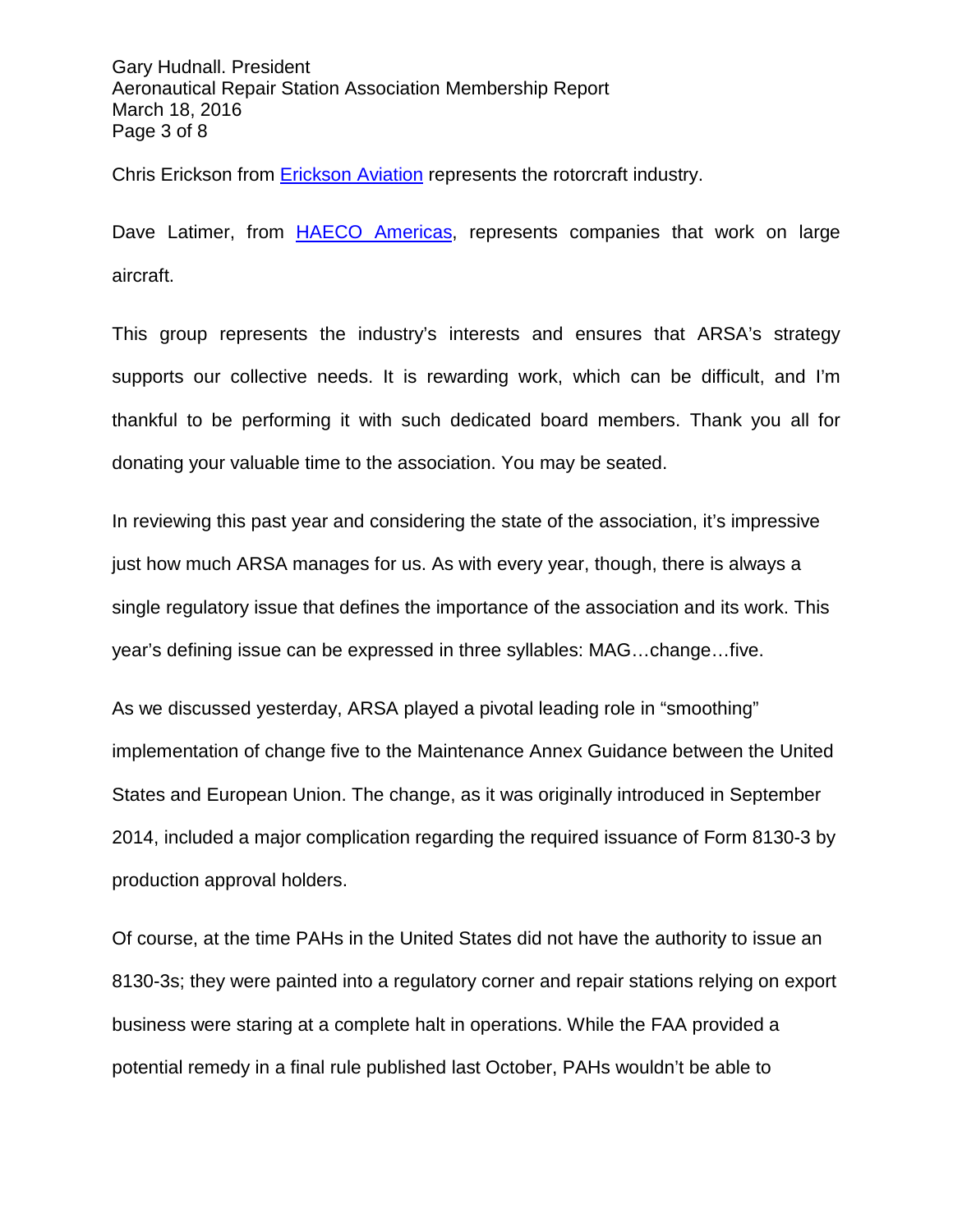Gary Hudnall. President Aeronautical Repair Station Association Membership Report March 18, 2016 Page 4 of 8

exercise the new privilege until almost four months after the new MAG requirement became effective. The gap would be costly and, frankly, unacceptable for an aviation community unbounded by national borders.

The association led a successful effort to address this gap, first by getting the FAA and EASA to delay the 8130-3 requirement until after the effective date of the new rule and then convincing the FAA to allow early compliance with the new § 21.137(o). We were joined by 12 other aviation interest groups, including Airlines for America, the General Aviation Manufacturers Association (GAMA), the Aerospace Industries Association (AIA) and Helicopter Association International (HAI). You may recall that the "serious" campaign in 2014 – no less important an effort – had seven additional signatories. Efforts like these build relationships through common ground and expand the impact of our efforts. When ARSA leads, others follow.

On the workforce development front, the association has continued to listen to the repeated calls from members about the challenges of finding and retaining technical talent. Last summer, ARSA joined with the Aviation Technician Education Council, which represents part 147-certificated A&P schools, to submit comments to the Standard Occupational Classification or "SOC" system Policy Committee asking it to consider changes to aviation maintenance personnel definitions. The SOC system is used to collect, calculate, and disseminate occupational data on which many statistical analyses rely. Under the current framework nearly all aviation maintenance professionals are lumped together in one group; the draft comments asked that certificated mechanics and repairman and non-certificated maintenance technicians be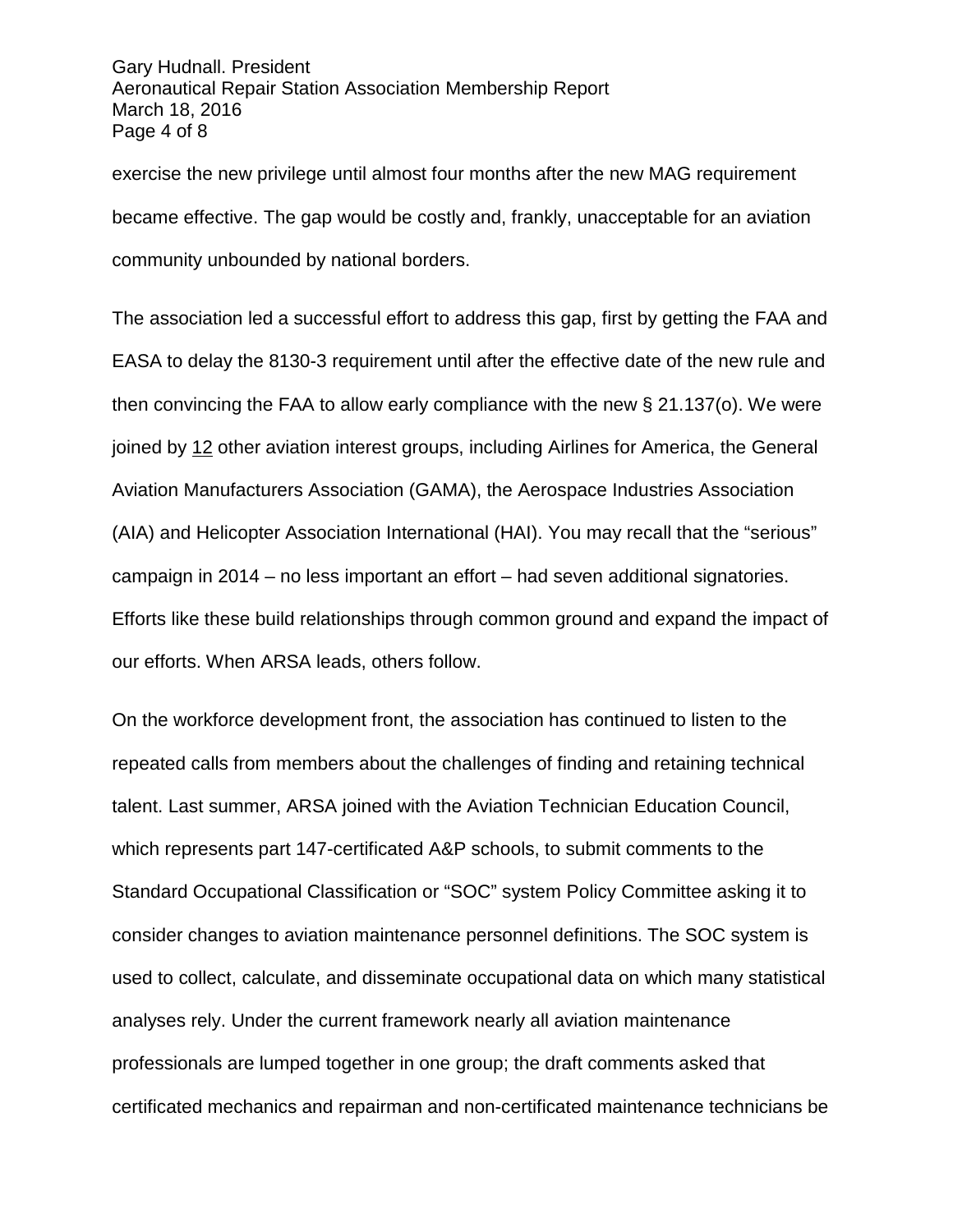Gary Hudnall. President Aeronautical Repair Station Association Membership Report March 18, 2016 Page 5 of 8

tracked separately to produce a more accurate picture of the current labor force in order to address the looming industry-wide personnel crisis.

The association's legislative team has also been studying up on federal-level policies that support technical training and has positioned ARSA, through its membership on the STEM Coalition Leadership Council, as a key advocate for the workforce needs of the aviation technical workforce. We all know too well how important it is to find the right people. Personally, I'm proud of Jet Center MFR's work with Erickson to support an apprenticeship program at nearby Rogue Community College – while we work to build local talent pipelines in all of our communities, ARSA will help craft effective workforce policy on a national level.

To provide a little bit of local help, ARSA joined with a talent search company called Real Match to launched AeroJobs.org. The site's search functions were constructed using an aviation-maintenance specific taxonomy, meaning it is a tool that will open doors for employers, aspiring aviation professionals and even – thanks to the expansive reach of its network – skilled workers in other industries who might make valuable contributions in ours.

Of course, we can't go too long without focusing on the agency that oversees our work here in the United States and on U.S.-registered aircraft around the world: the legislative team's true focus is reauthorizing the FAA. Both houses of Congress have now introduced bills to set the agency's funding and policy priorities. While a controversial proposal to privatize air traffic control has grabbed all the headlines, both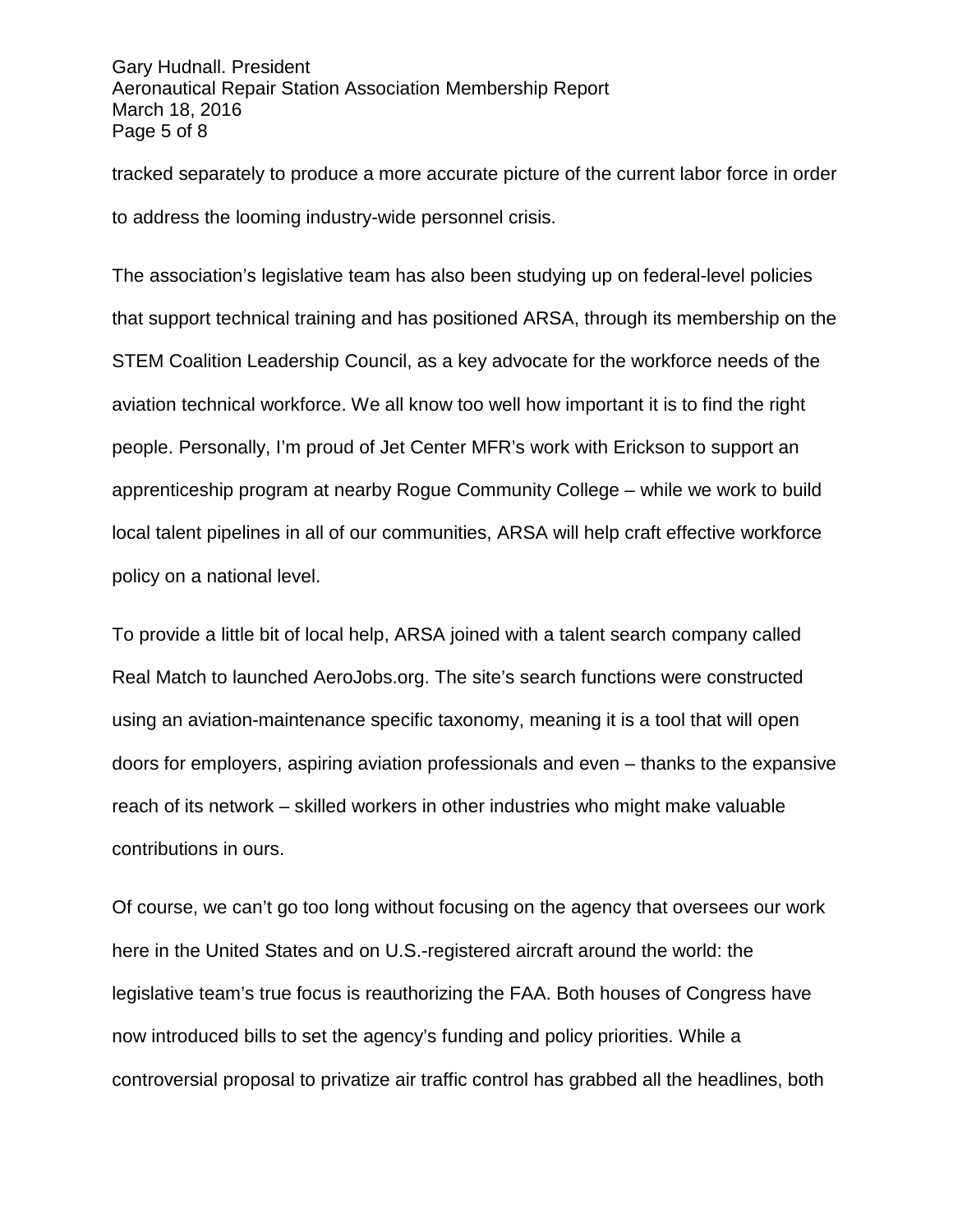Gary Hudnall. President Aeronautical Repair Station Association Membership Report March 18, 2016 Page 6 of 8

the Senate and the House bills contain language that would mandate further regulatory incursion into the global business of aviation maintenance: expanded drug and alcohol testing, background investigation requirements and a duplicative focus on risk based inspections.

Now, there's a long way to go before either of these bills can become law. We're currently in our first extension of the existing FAA authorization and the second is on the way. Last time we did this, in 2012, lawmakers needed 23 short-term measures before they could agree on a final bill. We've only just begun.

Given the state of the FAA debate, this was the perfect time for **almost 50** ARSA members to canvass Capitol Hill as part of our annual Legislative Day. These attendees participated in more than 30 meetings with Members of Congress and staff, telling lawmakers – face to face – just how vital aviation maintenance is to the lives and livelihoods of all American citizens. Once again, ARSA members were joined by congressional staffers at a Capitol Hill luncheon and briefing for the release of the 2016 Fleet and Global MRO Market Assessment, performed by CAVOK. Steve Douglas, longtime ARSA friend and former manager of the FAA's aircraft maintenance division, highlighted the good works and economic importance of nearly 300,000 men and women working in aviation maintenance-related fields across the country.

Individual involvement is still the key to success. The association needs an engaged membership responding to calls for action, hosting congressional facility visits and educating lawmakers about the important role repair stations have within the broader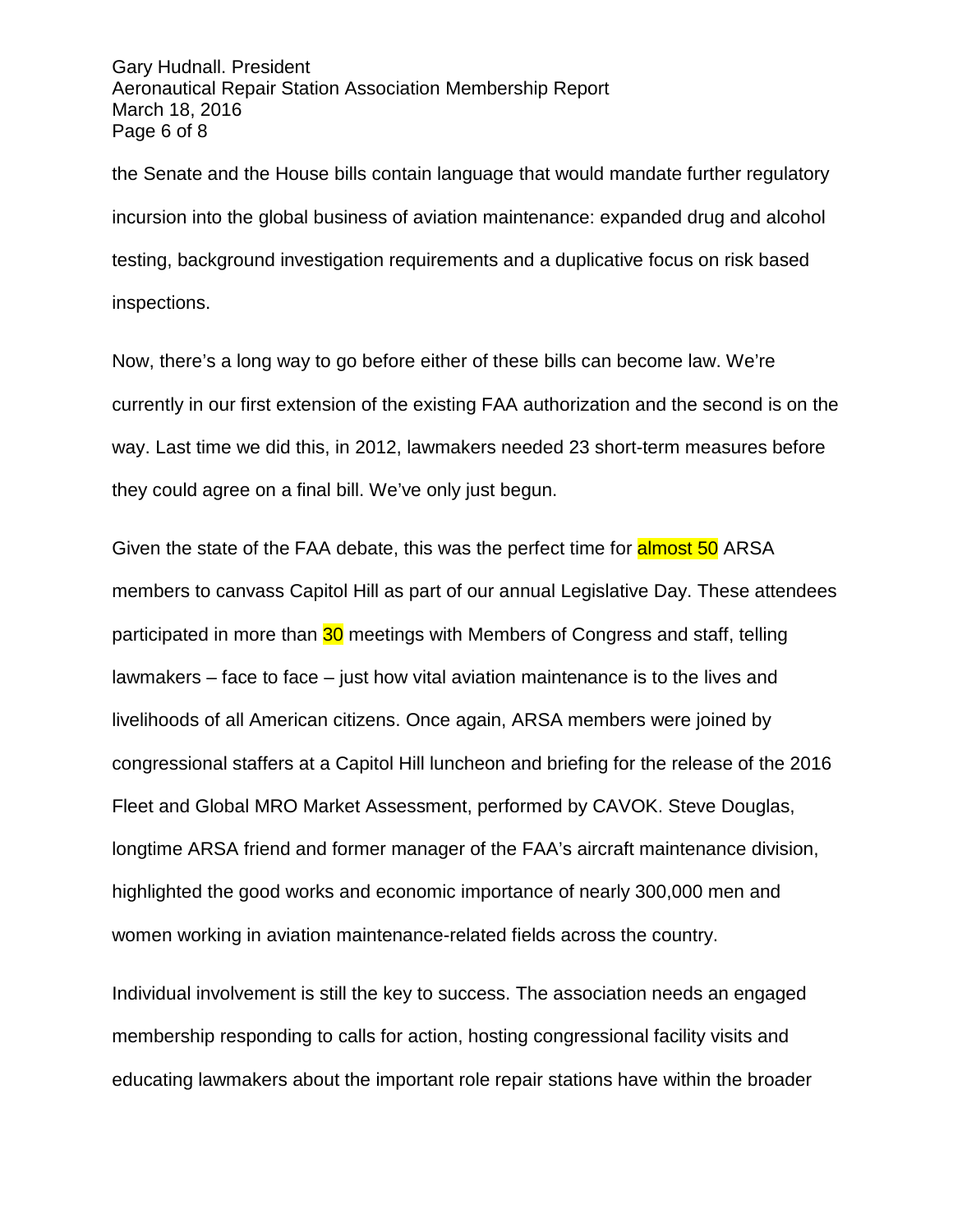Gary Hudnall. President Aeronautical Repair Station Association Membership Report March 18, 2016 Page 7 of 8

aviation industry. When ARSA asks for help, it's imperative that members answer the call.

In the coming year, a key part of that call is to ensure we all maximize the value of our memberships by utilizing every benefit and service offered by the association. When we attend training sessions, read newsletters, respond to surveys, purchase model manuals and other publications, recruit new members, contract with associationapproved preferred providers and actively participate in events just like this, we not only get the most out of ARSA but also help sustain it.

While we're discussing commitment to ARSA, I want to take a moment to recognize this year's symposium sponsors. Every single reception, break and meal this week was financially supported by one of us. In fact, if you have your handout document – itself sponsored by Barfield, Inc. in Miami – flip to pages five and six and take a look at the groups that have committed resources to help make this an effective, useful experience for us all.

Thank you. We can't do it without you.

Before I close, I want to speak for a minute about the association's annual member survey. The first invitation email was sent at the beginning of the month to every primary contact at every member organization. Is that you? Do you know who it is? Was the survey received? Has it been completed?